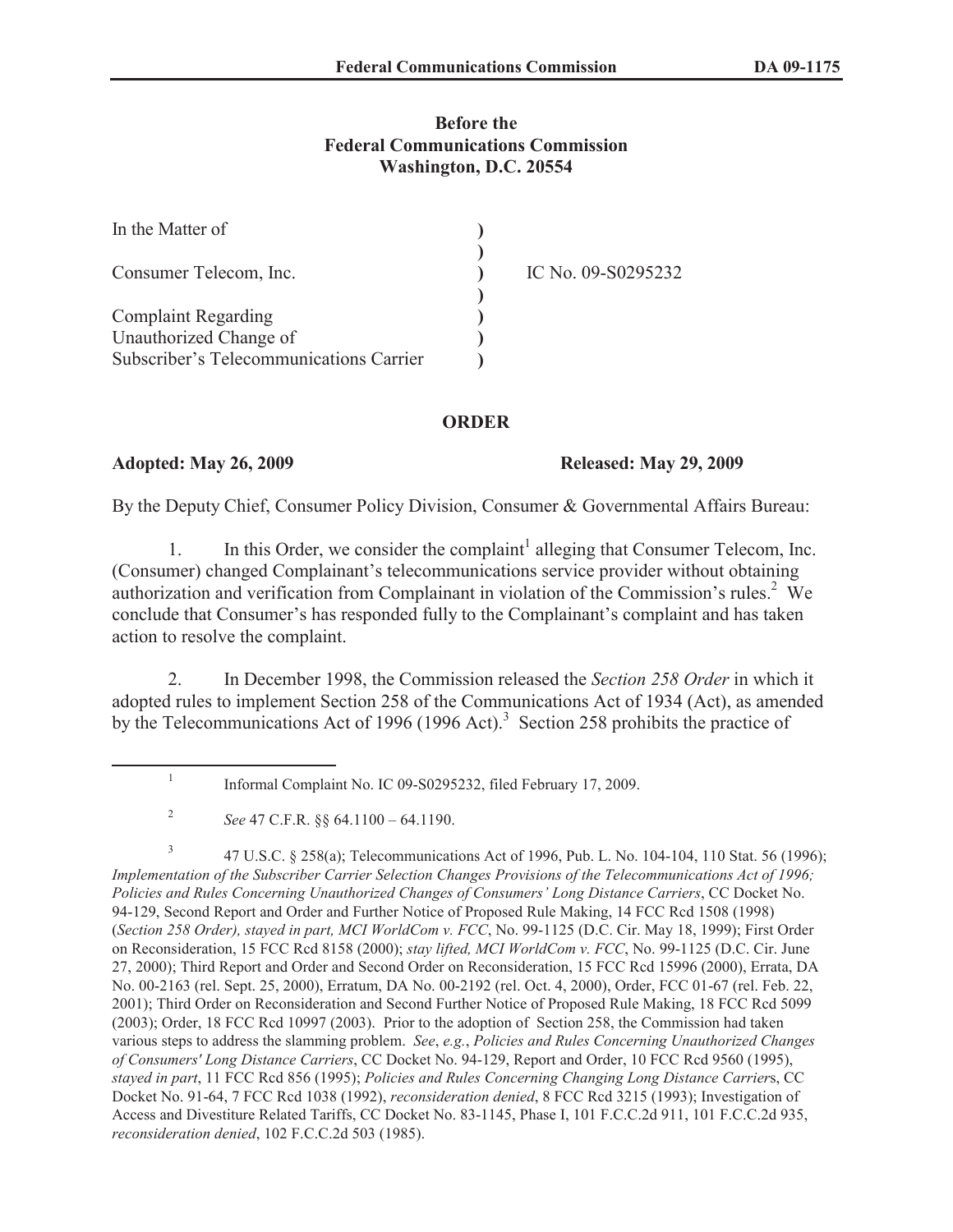"slamming," the submission or execution of an unauthorized change in a subscriber's selection of a provider of telephone exchange service or telephone toll service.<sup>4</sup> In the *Section 258 Order*, the Commission adopted aggressive new rules designed to take the profit out of slamming, broadened the scope of the slamming rules to encompass all carriers, and modified its existing requirements for the authorization and verification of preferred carrier changes. The rules require, among other things, that a carrier receive individual subscriber consent before a carrier change may occur.<sup>5</sup> Pursuant to Section 258, carriers are absolutely barred from changing a customer's preferred local or long distance carrier without first complying with one of the Commission's verification procedures.<sup>6</sup> Specifically, a carrier must: (1) obtain the subscriber's written or electronically signed authorization in a format that meets the requirements of Section 64.1130 authorization; (2) obtain confirmation from the subscriber via a toll-free number provided exclusively for the purpose of confirming orders electronically; or (3) utilize an independent third party to verify the subscriber's order.<sup>7</sup>

3. The Commission also has adopted liability rules. These rules require the carrier to absolve the subscriber where the subscriber has not paid his or her bill. In that context, if the subscriber has not already paid charges to the unauthorized carrier, the subscriber is absolved of liability for charges imposed by the unauthorized carrier for service provided during the first 30 days after the unauthorized change. $8$  Where the subscriber has paid charges to the unauthorized carrier, the Commission's rules require that the unauthorized carrier pay 150% of those charges to the authorized carrier, and the authorized carrier shall refund or credit to the subscriber 50% of all charges paid by the subscriber to the unauthorized carrier.<sup>9</sup> Carriers should note that our actions in this order do not preclude the Commission from taking additional action, if warranted, pursuant to Section 503 of the Act.<sup>10</sup>

4. We received Complainant's complaint on February 17, 2009 alleging that Complainant's telecommunications service provider had been changed to Consumer without Complainant's authorization. Pursuant to Sections 1.719 and 64.1150 of our rules,<sup>11</sup> we notified

4 47 U.S.C. § 258(a).

5 *See* 47 C.F.R. § 64.1120.

7 *See* 47 C.F.R. § 64.1120(c). Section 64.1130 details the requirements for letter of agency form and content for written or electronically signed authorizations. 47 C.F.R. § 64.1130.

8 *See* 47 C.F.R. §§ 64.1140, 64.1160. Any charges imposed by the unauthorized carrier on the subscriber for service provided after this 30-day period shall be paid by the subscriber to the authorized carrier at the rates the subscriber was paying to the authorized carrier at the time of the unauthorized change. *Id.*

9 *See* 47 C.F.R. §§ 64.1140, 64.1170.

<sup>10</sup> *See* 47 U.S.C. § 503.

<sup>11</sup> 47 C.F.R. § 1.719 (Commission procedure for informal complaints filed pursuant to Section 258 of the Act); 47 C.F.R. § 64.1150 (procedures for resolution of unauthorized changes in preferred carrier).

<sup>6</sup> 47 U.S.C. § 258(a).